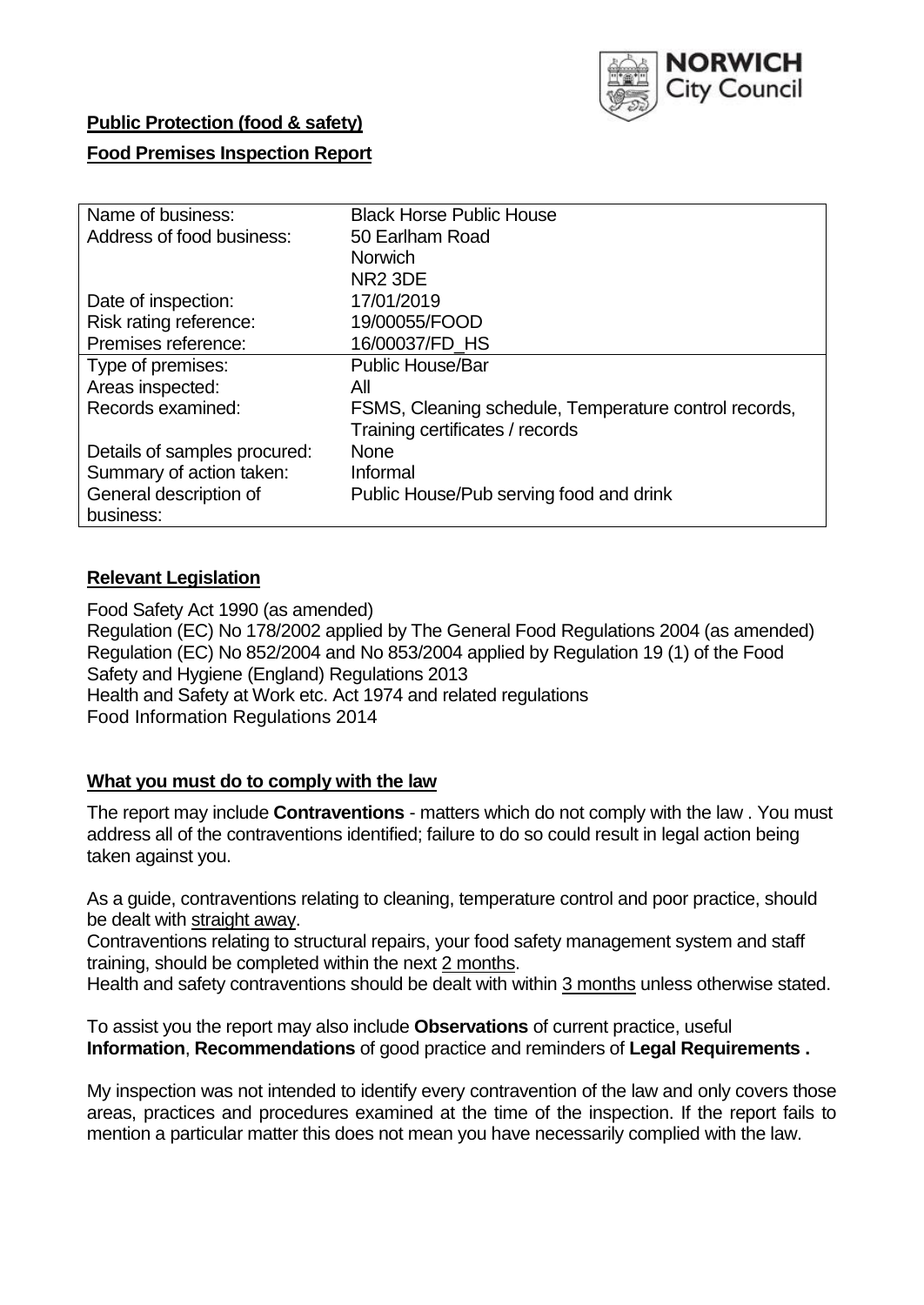# **FOOD SAFETY**

### **How we calculate your Food Hygiene Rating:**

The food safety section has been divided into the three areas which you are scored against for the hygiene rating: 1. food hygiene and safety procedures, 2. structural requirements and 3. confidence in management/control procedures. Each section begins with a summary of what was observed and the score you have been given. Details of how these scores combine to produce your overall food hygiene rating are shown in the table.

| <b>Compliance Area</b>                     |          |                  |           | <b>You Score</b> |                |    |           |    |                |  |  |
|--------------------------------------------|----------|------------------|-----------|------------------|----------------|----|-----------|----|----------------|--|--|
| Food Hygiene and Safety                    |          |                  |           | 0                | 5              | 10 | 15        | 20 | 25             |  |  |
| <b>Structure and Cleaning</b>              |          |                  | 0         | 5                | 10             | 15 | 20        | 25 |                |  |  |
| Confidence in management & control systems |          |                  | 0         | 5                | 10             | 15 | 20        | 30 |                |  |  |
|                                            |          |                  |           |                  |                |    |           |    |                |  |  |
| <b>Your Total score</b>                    | $0 - 15$ | 20               | $25 - 30$ |                  | $35 - 40$      |    | $45 - 50$ |    | > 50           |  |  |
| <b>Your Worst score</b>                    | 5        | 10 <sup>10</sup> | 10        |                  | 15             |    | 20        |    | $\blacksquare$ |  |  |
|                                            |          |                  |           |                  |                |    |           |    |                |  |  |
| <b>Your Rating is</b>                      | 5        | 4                | 3         |                  | $\overline{2}$ |    |           |    | $\Omega$       |  |  |

Your Food Hygiene Rating is 5 - a very good standard



# **1. Food Hygiene and Safety**

Food hygiene standards are high. You demonstrated a very good standard of compliance with legal requirements. You have safe food handling practices and procedures and all the necessary control measures to prevent cross-contamination are in place. Some minor contraventions require your attention. **(Score 5)**

# Hand-washing

**Contravention** The following evidence indicated hand-washing was not suitably managed:

• water to the wash hand basin was too hot.

# **2. Structure and Cleaning**

The structure facilities and standard of cleaning and maintenance are all of a good standard and only minor repairs and/or improvements are required. Pest control and waste disposal provisions are adequate. The minor contraventions require your attention. **(Score 5)**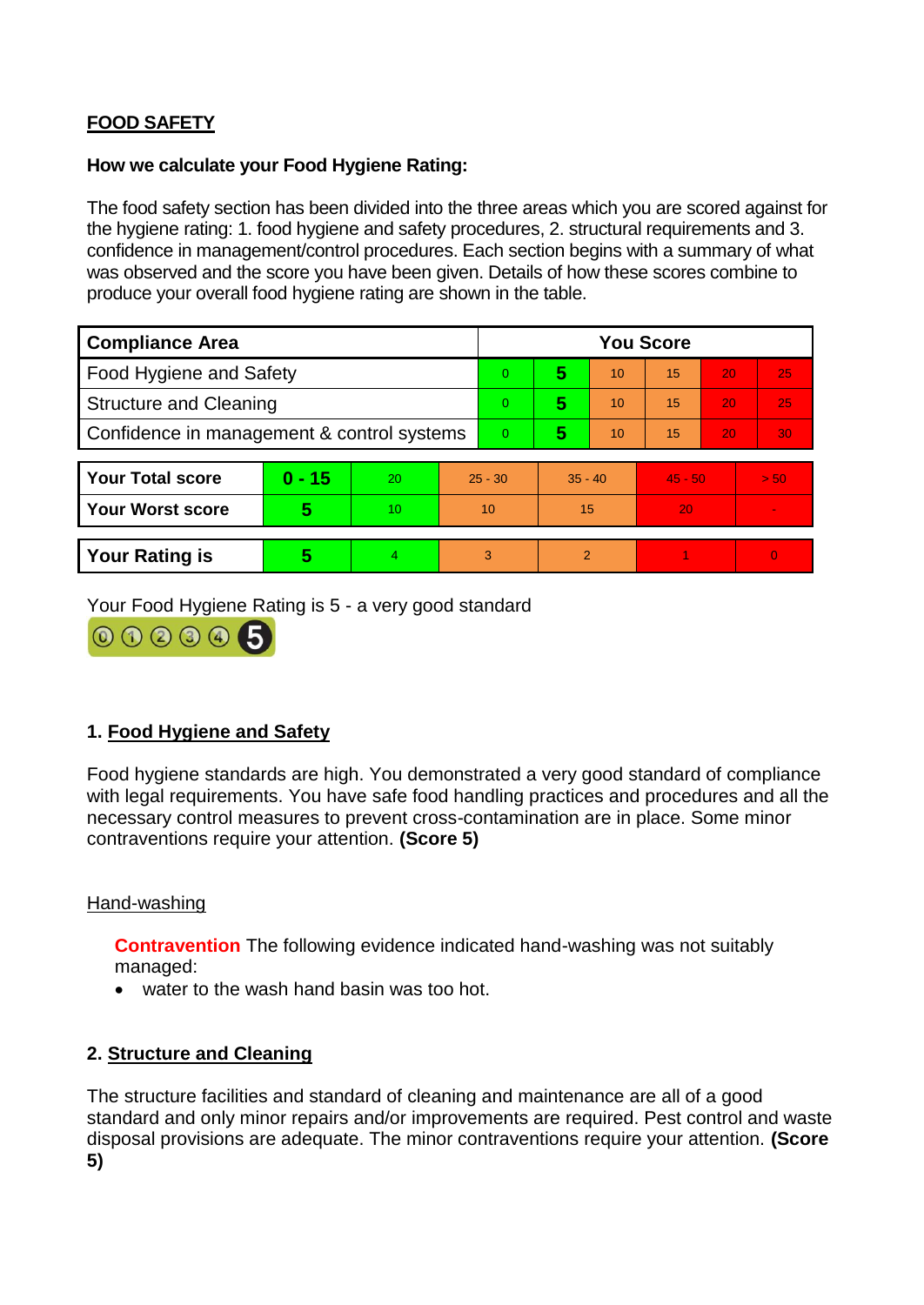#### Cleaning of Structure

**Contravention** The following items were dirty and require more frequent and thorough cleaning:

- soap dispenser to the wash hand basin
- wall air vent above the wash up area

### Cleaning of Equipment and Food Contact Surfaces

**Contravention**: The following surfaces and equipment in contact with food were dirty and/or could not be cleaned and require cleaning or discarding:

- the bottom of the fridge in the preparation area
- the probe thermometer

#### **Maintenance**

**Contravention** The following had not been suitably maintained and must be repaired or replaced:

- the wall behind the fridge in the preparation area
- the hand towel dispenser in the main kitchen
- back wall in the cellar that was partly damp

#### **Pest Control**

**Observation** I was pleased to see that the premises was proofed against the entry of pests and that pest control procedures were in place.

#### **3. Confidence in Management**

A food safety management system is in place and you demonstrate a very good standard of compliance with the law. You have a good track record. There are some minor contraventions which require your attention. **(Score 5)**

#### **Training**

**Observation** I was pleased to see that food handlers had been trained to an appropriate level and evidence of their training was made available.

#### Allergens in food

**Contravention** You had identified the presence of allergens in your non-prepacked food. However you need to bring this to the attention of your customers.